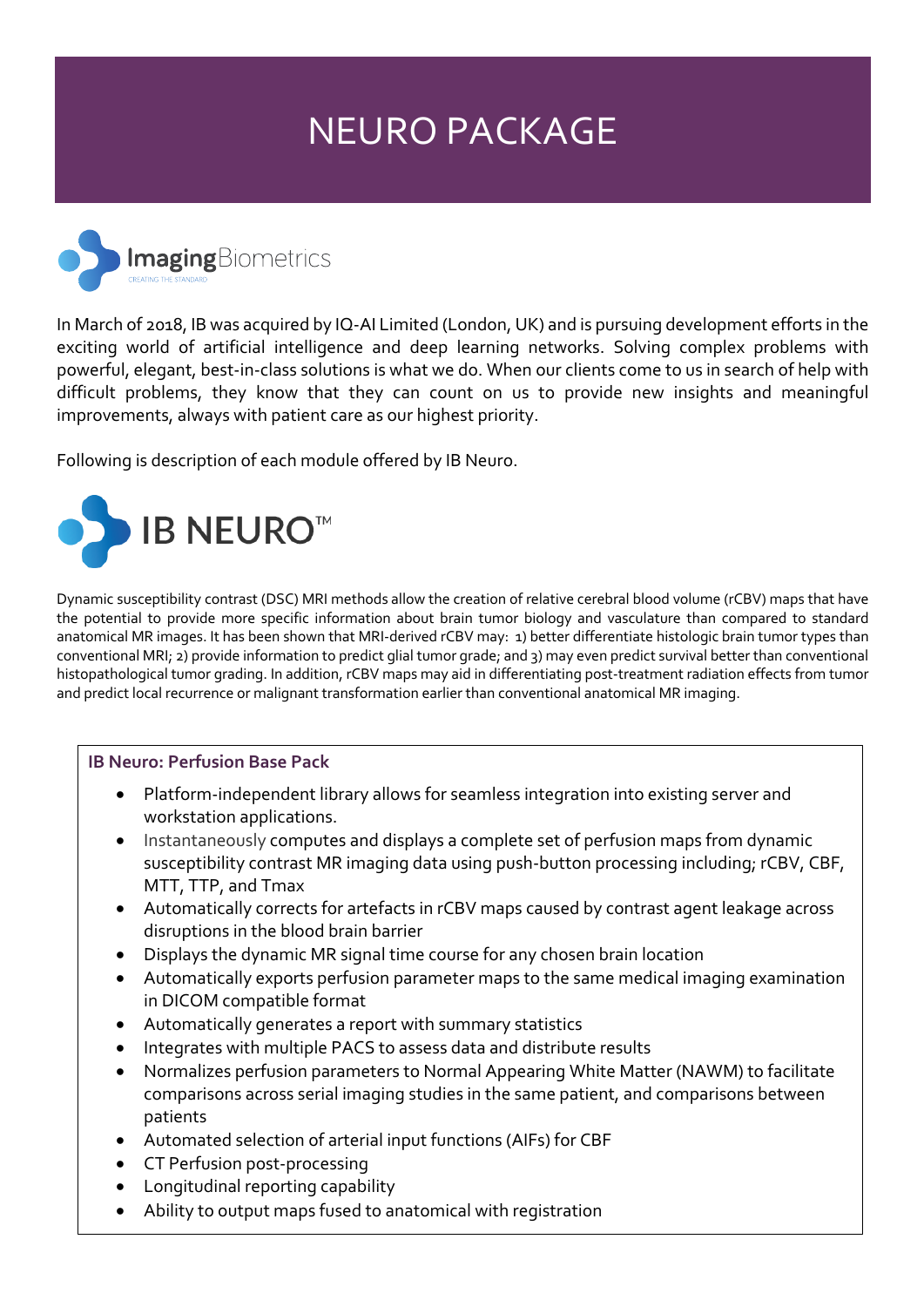

IB DCE software analyzes conventional T1 weighted images and generates an array of relevant perfusion and permeability parameters. Employing the extended Tofts, Tofts and Patlak models, contrast agent permeability analysis is now intuitive and designed with the same user interface as other IB software products.

## **IB DCE: DYNAMIC CONTRAST ENHANCED STUDIES**

- Fast generation of perfusion parameter maps (Ktrans, Ve, Vp, T10, Initial Slope, Time to Peak (TTP), Peak Enhancement, initial area under curve (IAUC)
- Accurate implementation of the Extended Tofts, Tofts, and Patlak pharmacokinetic models
- Automatic generation of Vascular Input Function (VIF)
- Automatic selection of flip-angle series to process
- Allows manual override of flip-angle series selection
- Ability to normalize parameters to normal-appearing tissue
- Ability to output maps fused to anatomical with image registration
- All calculations are done with the push of simple and intuitive buttons
- New calculated images are automatically exported as new DICOM series and can be easily pushed to a PACS
- Automatic report generation in form of a DICOM series that can be exported



IB Delta Suite software consists of "bread and butter" radiological tools that make image manipulation easier and consistent.

For example, IB Delta Suite can take conventional MR images (pre- and post-contrast T1-weighted images) and generate quantitative Delta T1 Maps (qDT1 maps). qDT1 maps are sensitive to subtle contrast enhancement on post-contrast T1 images and selectively ignore blood products which enhance on pre-contrast T1 images. Thus, gDT1 maps aid in automatic detection of tumor regions, free of blood products, which is becoming increasingly useful in longitudinal analysis of patients treated with anti-angiogenic agents. In addition to separating blood products from tumor, gDT1 maps enable easy, convenient visualization of post-surgical residual tumor.

## **IB DELTA SUITE: Post Op Residual Tumour & Reccurance**

- Multiple registration algorithms to register inter- and intra-study MR scans (rCBV, DT1, ADC, FTB)
- Exclusive standardization algorithm that allows consistent comparison between different studies
- Delta T1 Map generation which gives quick and easy detection of tumor regions
- Thresholding capabilities that allow automatic generation of tumor regions of interest
- All calculations are done with the push of simple and intuitive buttons
- New calculated images are automatically exported as new DICOM series and can be easily pushed to a PACS
- Automatic report generation in form of a DICOM series that can be exported